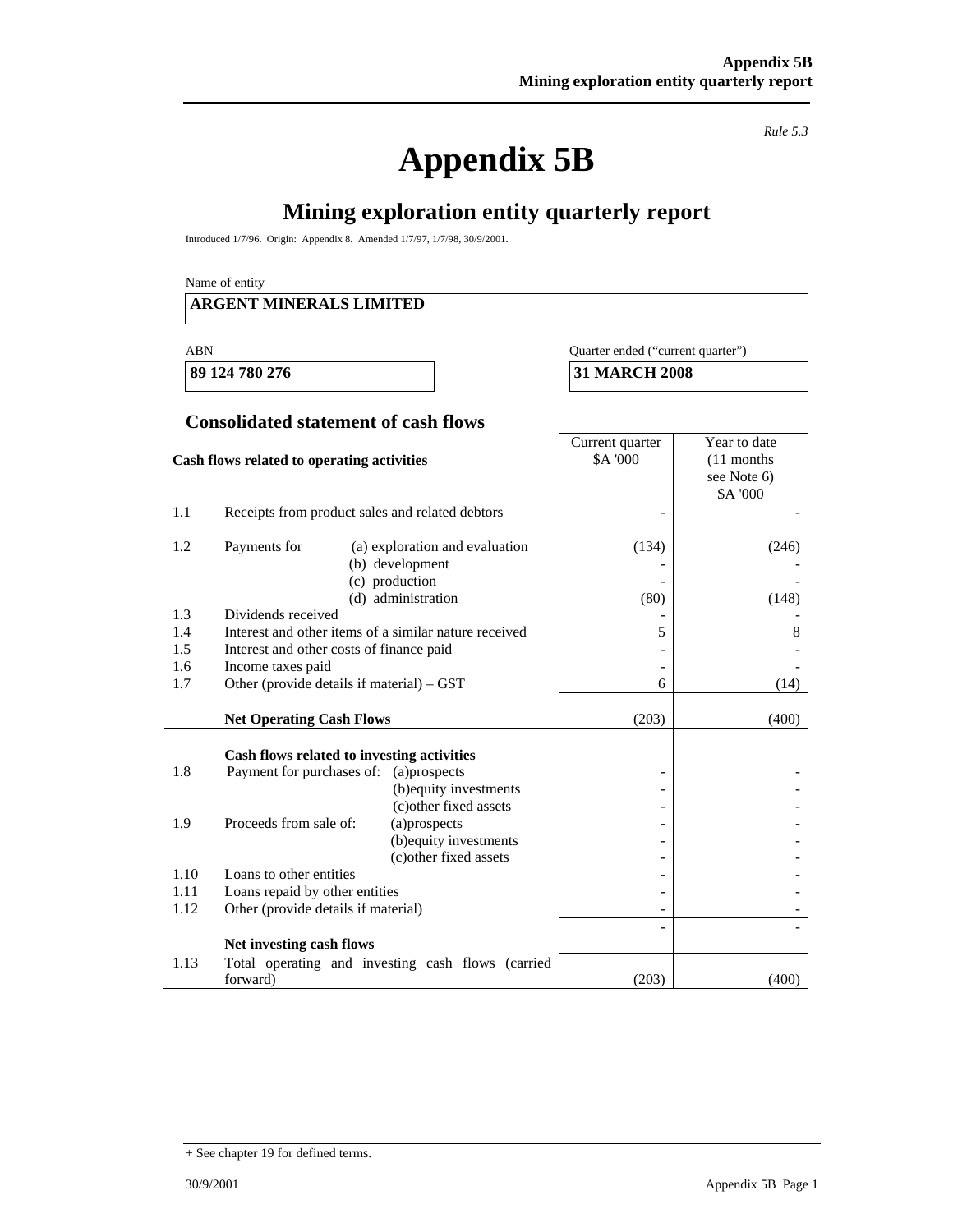| 1.13 | Total operating and investing cash flows      |       |       |
|------|-----------------------------------------------|-------|-------|
|      | (brought forward)                             | (203) | (400) |
|      |                                               |       |       |
|      | Cash flows related to financing activities    |       |       |
| 1.14 | Proceeds from issues of shares, options, etc. | 4,000 | 4,809 |
| 1.15 | Proceeds from sale of forfeited shares        |       |       |
| 1.16 | Proceeds from borrowings                      |       |       |
| 1.17 | Repayment of borrowings                       |       |       |
| 1.18 | Dividends paid                                |       |       |
| 1.19 | Other (provide details if material)           | (98)  | (186) |
|      | Net financing cash flows                      | 3,902 | 4,623 |
|      |                                               |       |       |
|      | Net increase (decrease) in cash held          | 3,699 | 4.223 |
| 1.20 | Cash at beginning of quarter/year to date     | 524   |       |
| 1.21 | Exchange rate adjustments to item 1.20        |       |       |
| 1.22 | Cash at end of quarter                        | 4,223 | 4.223 |

#### **Payments to directors of the entity and associates of the directors Payments to related entities of the entity and associates of the related entities**

|      |                                                                  | Current quarter<br>\$'000 |
|------|------------------------------------------------------------------|---------------------------|
| 1.23 | Aggregate amount of payments to the parties included in item 1.2 | 44                        |
| 1.24 | Aggregate amount of loans to the parties included in item 1.10   |                           |

1.25 Explanation necessary for an understanding of the transactions

#### **Non-cash financing and investing activities**

2.1 Details of financing and investing transactions which have had a material effect on consolidated assets and liabilities but did not involve cash flows

2.2 Details of outlays made by other entities to establish or increase their share in projects in which the reporting entity has an interest

<sup>+</sup> See chapter 19 for defined terms.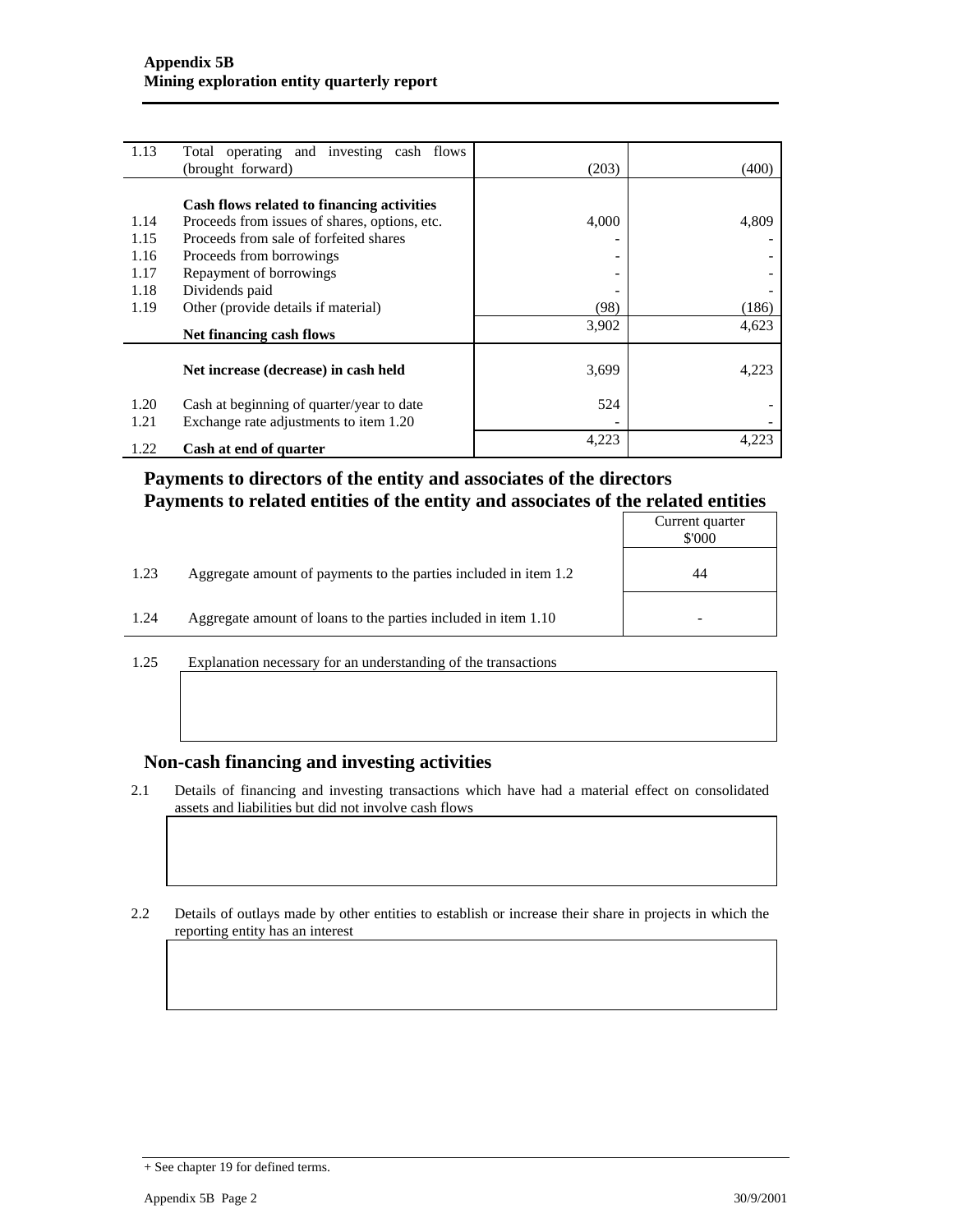#### **Financing facilities available**

*Add notes as necessary for an understanding of the position.* 

|     |                             | Amount available<br>\$A'000 | Amount used<br>A'000 |
|-----|-----------------------------|-----------------------------|----------------------|
| 3.1 | Loan facilities             | NIL                         |                      |
| 3.2 | Credit standby arrangements | NIL                         |                      |

### **Estimated cash outflows for next quarter**

|     | <b>Total</b>               | 400     |
|-----|----------------------------|---------|
| 4.2 | Development                |         |
| 4.1 | Exploration and evaluation | 400     |
|     |                            | \$A'000 |

# **Reconciliation of cash**

| Reconciliation of cash at the end of the quarter (as<br>shown in the consolidated statement of cash flows) to<br>the related items in the accounts is as follows. |                                                  | Current quarter<br>A'000 | Previous quarter<br>A'000 |
|-------------------------------------------------------------------------------------------------------------------------------------------------------------------|--------------------------------------------------|--------------------------|---------------------------|
| 5.1                                                                                                                                                               | Cash on hand and at bank                         | 4,223                    | 4,223                     |
| 5.2                                                                                                                                                               | Deposits at call                                 |                          |                           |
| 5.3                                                                                                                                                               | Bank overdraft                                   |                          |                           |
| 5.4                                                                                                                                                               | Other (provide details)                          |                          |                           |
|                                                                                                                                                                   | <b>Total: cash at end of quarter</b> (item 1.22) | 4.223                    | 4.223                     |

## **Changes in interests in mining tenements**

|     |                                                                     | Tenement<br>reference | Nature of interest<br>(note (2)) | Interest at<br>beginning<br>of quarter | Interest at<br>end of<br>quarter |
|-----|---------------------------------------------------------------------|-----------------------|----------------------------------|----------------------------------------|----------------------------------|
| 6.1 | Interests in mining<br>tenements relinquished,<br>reduced or lapsed | <b>NIL</b>            |                                  |                                        |                                  |
| 6.2 | Interests in mining<br>tenements acquired or<br>increased           | <b>NIL</b>            |                                  |                                        |                                  |

<sup>+</sup> See chapter 19 for defined terms.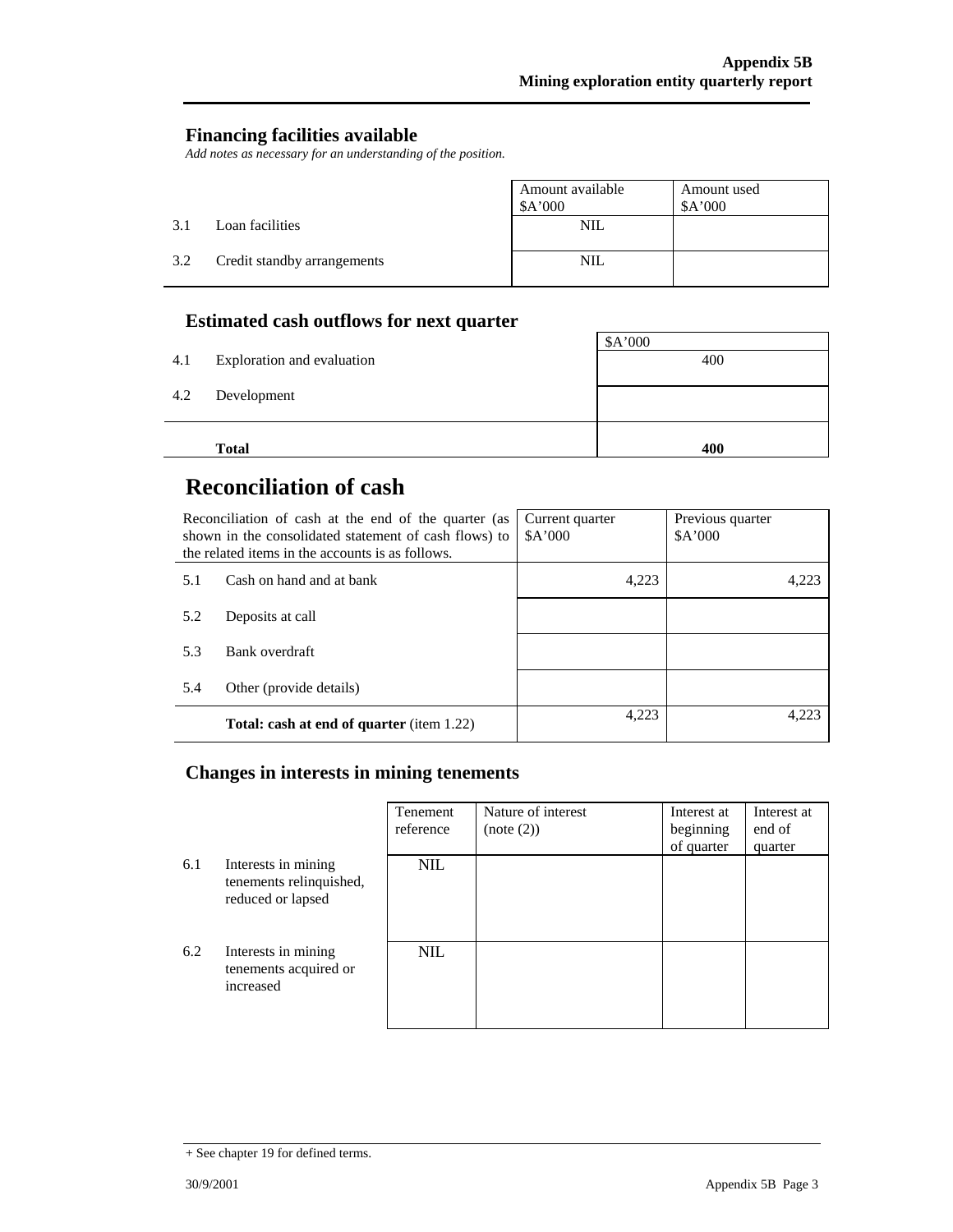#### **Issued and quoted securities at end of current quarter**

*Description includes rate of interest and any redemption or conversion rights together with prices and dates.* 

|      |                                                                                                                                 | Total number | Number quoted | Issue price per<br>security (see note<br>$3)$ (cents) | Amount paid up per<br>security (see note 3)<br>(cents) |
|------|---------------------------------------------------------------------------------------------------------------------------------|--------------|---------------|-------------------------------------------------------|--------------------------------------------------------|
| 7.1  | Preference<br><i><b>*securities</b></i><br>(description)                                                                        |              |               |                                                       |                                                        |
| 7.2  | Changes during<br>quarter<br>(a) Increases<br>through issues<br>(b) Decreases<br>through returns<br>of capital, buy-<br>backs,  |              |               |                                                       |                                                        |
|      | redemptions                                                                                                                     |              |               |                                                       |                                                        |
| 7.3  | +Ordinary<br>securities                                                                                                         | 41,940,001   | 24,045,000    |                                                       |                                                        |
| 7.4  | Changes during<br>quarter<br>(a) Increases<br>through issues<br>(b) Decreases<br>through returns<br>of capital, buy-<br>backs   | 20,000,000   | 20,000,000    | 20                                                    | 20                                                     |
| 7.5  | <sup>+</sup> Convertible                                                                                                        |              |               |                                                       |                                                        |
|      | debt securities<br>(description)                                                                                                |              |               |                                                       |                                                        |
| 7.6  | Changes during<br>quarter<br>(a) Increases<br>through issues<br>(b) Decreases<br>through<br>securities<br>matured,<br>converted |              |               |                                                       |                                                        |
| 7.7  | <b>Options</b><br>(description and<br>conversion<br>factor)                                                                     |              |               | Exercise price                                        | Expiry date                                            |
| 7.8  | Issued during<br>quarter                                                                                                        |              |               |                                                       |                                                        |
| 7.9  | <b>Exercised</b> during<br>quarter                                                                                              |              |               |                                                       |                                                        |
| 7.10 | <b>Expired during</b><br>quarter                                                                                                |              |               |                                                       |                                                        |
| 7.11 | <b>Debentures</b><br>(totals only)                                                                                              |              |               |                                                       |                                                        |
| 7.12 | <b>Unsecured</b><br>notes (totals<br>only)                                                                                      |              |               |                                                       |                                                        |

<sup>+</sup> See chapter 19 for defined terms.